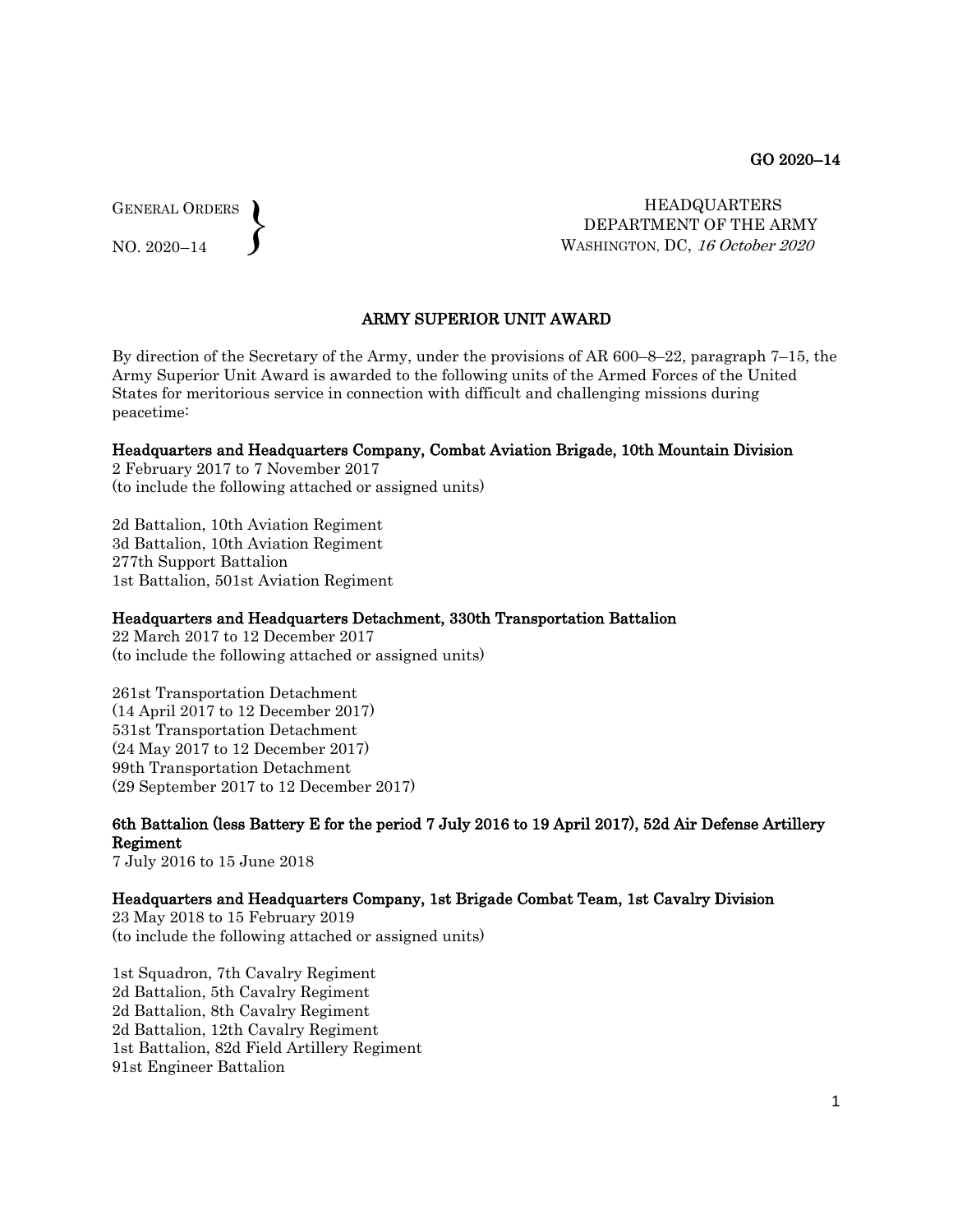# GO 2020–14

115th Support Battalion

### Headquarters and Headquarters Battery, 210th Field Artillery Brigade

2 November 2016 to 15 August 2018 (to include the following attached or assigned units)

1st Battalion, 38th Field Artillery Regiment 6th Battalion, 37th Field Artillery Regiment 70th Support Battalion 579th Support Company 580th Support Company 2d Battalion, 20th Field Artillery Regiment 67th Support Company (2 November 2016 to 1 June 2017) 2d Battalion, 4th Field Artillery Regiment (2 June 2017 to 1 February 2018) 2d Battalion, 18th Field Artillery Regiment (2 February 2018 to 15 August 2018) 46th Transportation Company 61st Maintenance Company

### 723d Ordnance Company

1 March 2016 to 30 September 2017

#### Headquarters and Headquarters Company, 525th Military Police Battalion

15 July 2016 to 12 July 2018 (to include the following attached or assigned units)

307th Military Police Company (15 July 2016 to 17 December 2016) 32d Military Police Company (15 July 2016 to 30 March 2017) Detachment, 29th Military Police Detachment (2 August 2016 to 5 May 2017) Detachment, 368th Military Police Company (25 November 2016 to 26 August 2017) Detachment, 323d Military Police Company (30 December 2016 to 29 September 2017) 131st Military Police Detachment (29 November 2016 to 26 August 2017) 257th Military Police Company (10 March 2017 to 10 December 2017) 301st Military Police Company (8 April 2017 to 24 December 2017) 79th Military Police Company (19 April 2017 to 18 January 2018) Detachment, 35th Military Police Company (19 April 2017 to 18 January 2018) Detachment, 428th Military Police Company (7 August 2017 to 12 April 2018)